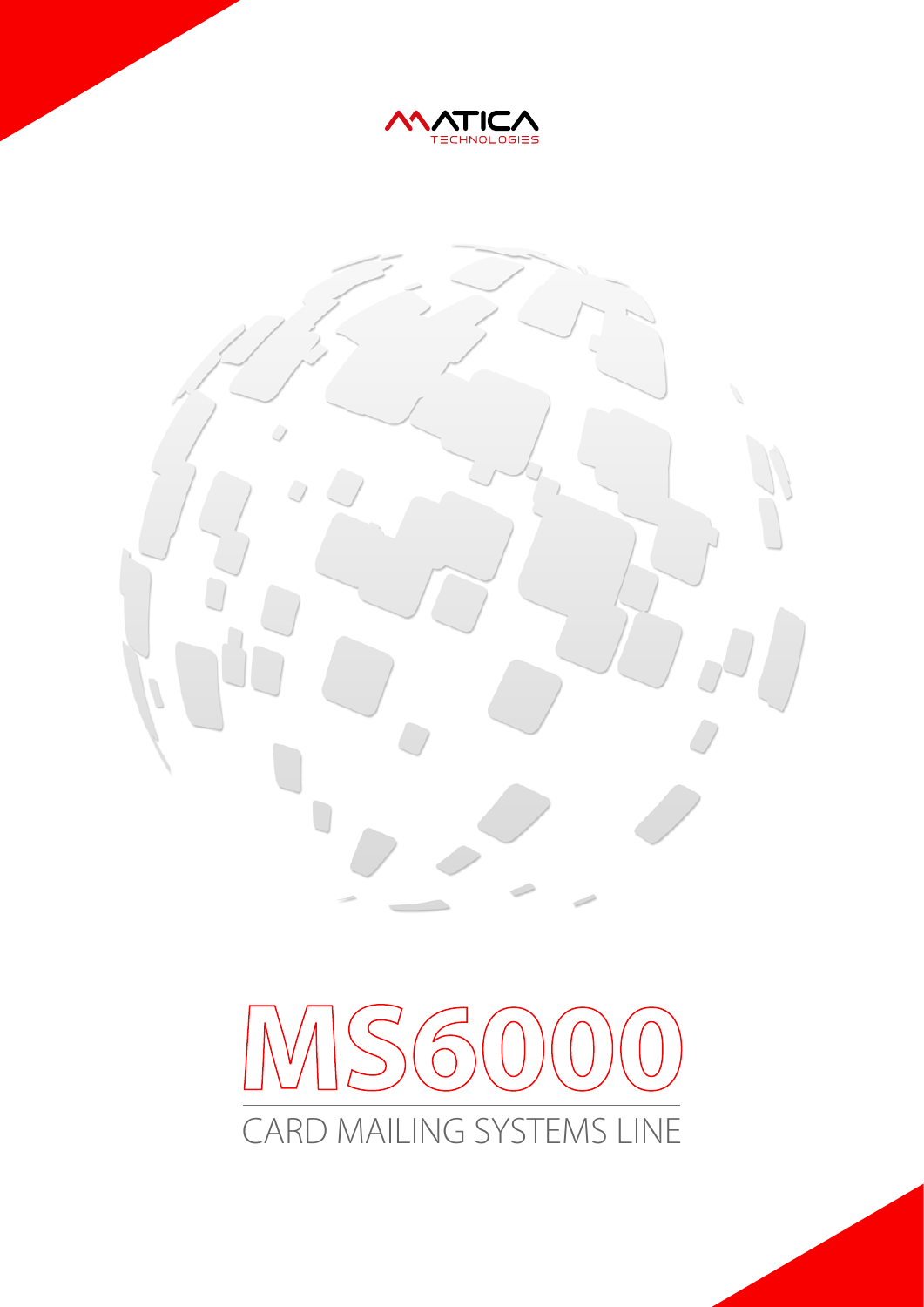# **Flexible solutions for card mailing and fulfillment applications**

The MS6000 Card Mailing System is a simple and affordable solution for direct card mailing and fulfilment applications. Designed to work either as a stand-alone unit or configurated in-line with the S6000 card issuance line, is dedicated for a low volume issuance.

# **MS6000**

Card mailing systems line

the art of card issues

## **CARRIER-BARCODEVERIFICATION MODULE**

Ensures that cards and carriers match before combining these to the folding and insertion module.

#### **BUFFERING SYSTEM**

Creates a linear flow of both cards and carriers at high speed and productivity without any "parking areas" that can cause carriers and cards to become out of sequence.

#### **MANAGEMENT OF MULTI CARDS**

It is possible to attach up to 6 cards per carrier (up to 4 if the carrier needs to be folded). The position of each individual card on the carrier is totally configurable.

#### **CARD ATTACH SENSOR**

Make sure your card is well attached to the carrier with our Card Attach Sensor option, avoiding the consequences of a card's peel off during the mailing process.

#### **MATICARDPRO SOFTWARE**

A unique software designed to manage the entire card personalization and mailing process. It is meant also to create links and communication to the S7000 Card Personalization System. Additionally the brand new MaticardPro software provides an Advanced Exception Handling Management System. When an error occurs, in order to recover the sequence without interrupting the production process, the software guides the operator to perform the best solution, on whether to reject the card or the carrier, or both.

## **CARD REJECT TRAY & CARRIER REJECT BOX**

Non–readable cards are placed in a reject tray without interrupting the production process. In case of barcode mismatch, the carrier does not need to be removed by the operator, but is automatically placed in the reject box, and normal production is continued.

#### **IN-LINE CONNECTION**

Adaptive link from S6000 Card Issuance System to MS6000 Card Mailing System.

# **DS100** ADAPTABLE MAIL INSERTER

#### **The exceptional value of direct mailing**

Matica DS100 System offers total flexibility in today's mail processing market. It can be configured to almost any application, running speeds of up to 3,000 filled envelopes per hour. It is capable of processing documents from 6 different hoppers with a total pack thickness of up to 6 mm. The DS100 is a highly durable system designed and built for performance, reliability and exceptional value.

#### **CONTROL PANEL**

DS100 has a large, simple-to-use graphical display and control panel, which guides you through every step of the operation. By remembering your most common document types, the Select & Go function will enable you to program new jobs in seconds. Up to 20 applications can be saved and recalled by name.



#### **DOCUMENT SECURITY**

The hopper on DS100 is equipped with an infra-red electronic double document detection system. This accurately measures both the thickness and length of each document, ensuring the integrity of your mailings.

#### **CARD FOLDER**

Once the cards and carriers have been securely matched, they are passed to the DS100 to be folded and inserted. The unique folding system allows the carrier to be folded in Z, C or V formats depending on the type of envelopes to be used. Utilizing other folders and feeders from the DS100 range, up to 6 further inserts may be added to the carrier before insertion.

Z Fold C Fold V Fold

#### **INSERT FEEDER FOR 1/3 OF A4 SHEET**

Our high capacity insert feeder holds up to 300 mail pieces and features a unique separator that can easily cope with a wide variety of inserts from a single 60 gsm document up to a 4mm thick booklet.The hopper may be loaded during running in order to maximize efficiency.

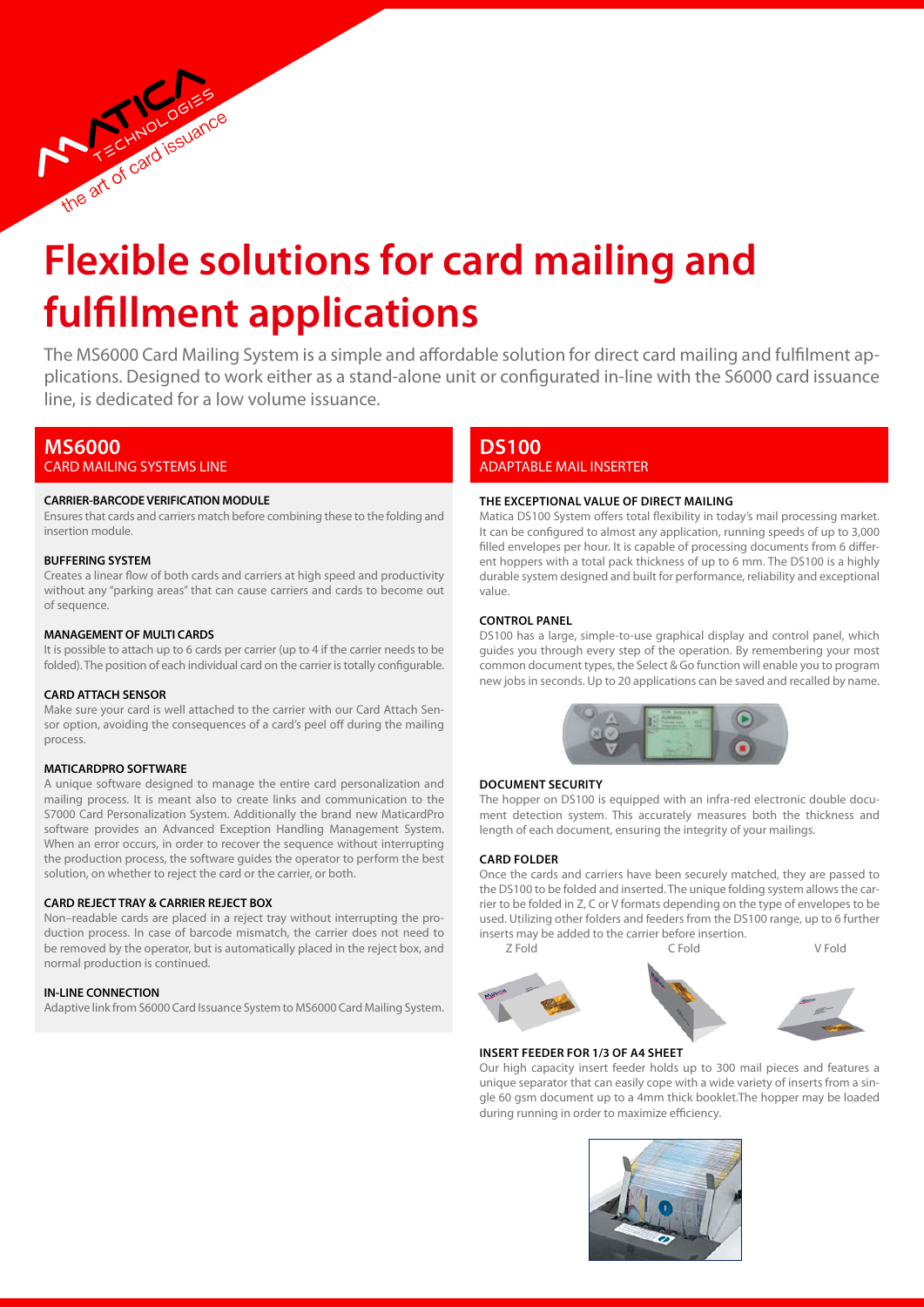## **TOWER FEEDER**

The tower feeder allows two different inserts to be loaded without requiring more valuable space. Each hopper has a capacity of over 200 documents.



Configuration examples are not exhaustive - secondary modules are freely configurable.



#### **A4 FEEDER & FOLDER**

Our powerful and versatile A4 feeder & folder is capable of producing all fold types for documents with virtually any address position. All folds are set automatically when a job is programmed. It is available with 1 hopper providing cascade capability and a maximum capacity of 500 sheets. It also enables the DS100 to work in off-line modality (not linked to MS7000 card mailing system) to allow the production of bank statements.



#### **EASY ACCESS**

A key feature of DS100 is that your documents are easily accessible, wherever they are in the system.



#### **ENVELOPE FEEDER**

With a hopper holding over 400 envelopes, which can be reloaded without stopping the system, DS100 handles sizes such as DL and C5 with ease. All internal guides and controls are adjusted automatically, each time an application is selected.



## **OUTPUT CONVEYOR**

When processing larger volumes, an output conveyor is available to stack filled envelopes in their correct order.



## **ENVELOPE SPECIFICATIONS** Envelope Weight:

min. 70 gsm (18 lbs bond) max. 100 gsm (26 lbs bond) Hopper Capacity: 350 - 400 of 80 gsm (20 lbs bond) envelopes

General Requirements:

- windows must be securely gummed
- side seams must be glued to the top
- pre-scored flap crease to enable the envelope to open flat no twisting, curling or distortion evident
- matt and semi-gloss finishes are acceptable. Gloss finishes require approval from Technical Support Dept
- envelopes not meeting the above requirements may be acceptable, subject to testing and approval by Technical Support Dept
- envelopes not meeting the above requirements may affect the machine performance





| Module | Function    |
|--------|-------------|
|        | Insert Head |
|        | Feeder      |
|        | Card Folder |



| Module | Function            |
|--------|---------------------|
|        | Insert Head         |
|        | Feeder              |
|        | <b>Tower Feeder</b> |
|        | Card Folder         |



| Module | <b>Function</b>     |
|--------|---------------------|
|        | Insert Head         |
|        | A4 Feeder           |
| 3      | Feeder              |
|        | <b>Tower Feeder</b> |
|        | Card Folder         |